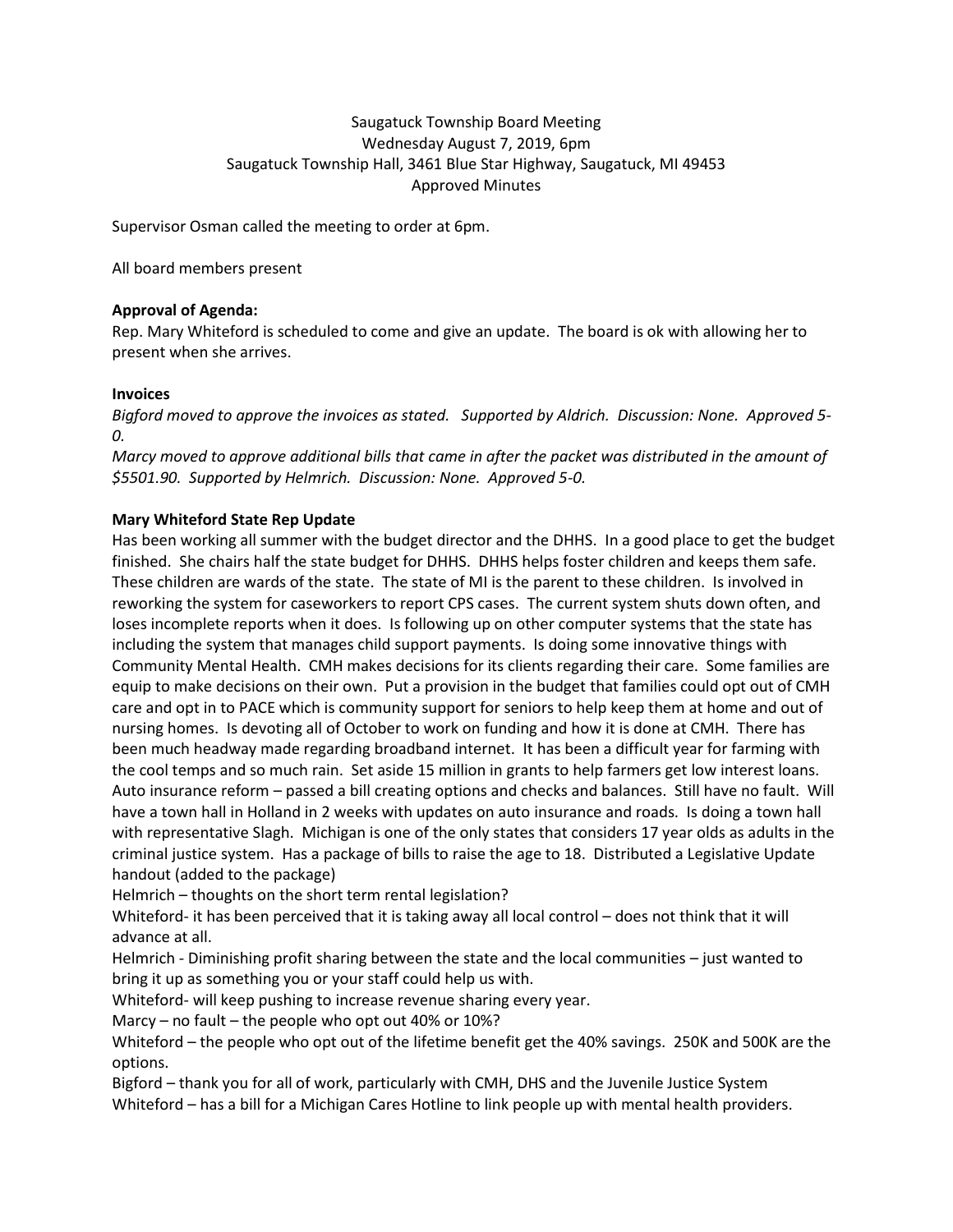## **Treasurer's Report**

Pat Knicklebine passed away last week. She served as the township's treasurer form 1992 to 2012. Was loved by the community, was a hard worker and very friendly. Would like the township to acknowledge its sympathy to the family when appropriate.

General fund bank balance as of today is 2.35 million

CD value - \$746.7 K up about 2.7K from May

Audit will be coming up the week of October  $21^{st}$  – Cindy and Griffin will meet with auditor this coming week

YE "actual" – revenue ahead by 14% expenses under by 15%

Cemetery revenues were 44% over budget

Tree removal as 7K over budget

First tax disbursements were made in July

### **Minutes**

*Aldrich moved to accept the amended minutes from July 3, 2019 regular meeting. Supported by Marcy. Discussion: None. Approved 5-0*

### **Correspondence**

Osman- communication from Taylor Laubrick regarding short term rentals. She has some suggestions on how we can improve our ordinance. (this communication is part of the packet)

### **Emergency Services Committee**

Helmrich – we received last week the revised contract from AMR to go into effect August  $1<sup>st</sup>$  for a period of 5 years. The revised contract came in and Helmrich found an error – Saugatuck township was being charged the full amount. The amount should have been ½ as only half of the township will be serviced under this contract. This was confirmed by Deborah Perez (representative from ESC).

*Helmrich – moved to authorize the clerk and supervisor to sign the new agreement with AMR to provide ambulance service once the payment schedule is corrected and clarified to our understanding and upon satisfactory review from the township manager and legal counsel. Supported by Aldrich. Discussion: none. Roll call vote: all yes. Approved 5-0.*

Bigford- at our last meeting we opened up the application process for the representative on the Emergency Services Committee. We have had one applicant – Tony Schippa

Schippa – Briefly looked over the contract. AMR will be more than happy to make it right. Discussed extensive background in EMS. Also has much experience working for and with the fire department. Was an EMT. Became a paramedic and an EMT specialist. Understands how calls are supposed to go and what response times should be. Has a passion that we have a good solid ambulance service and that they are looked at/ held accountable/overseen. Has a desire to serve.

Helmrich- thank you for all of your passion and help

*Helmrich moved that once we have the contract correct and signed with AMR for Saugatuck Township to rejoin the Emergency Services Committee that Tony Schippa be our representative on said committee. Supported by Marcy. Discussion: Aldrich – is happy that this is finally happening. Approved 5-0.*

## **Harbor Authority and MI Tech Study Update**

Helmrich - did attend last month's harbor authority meeting. Representatives from the Harbor Authority will present at the next Saugatuck board meeting in September regarding Saugatuck Township becoming a full fledged voting member of the Kalamazoo Lake Harbor authority. They will outline the stipulations and the financial issues.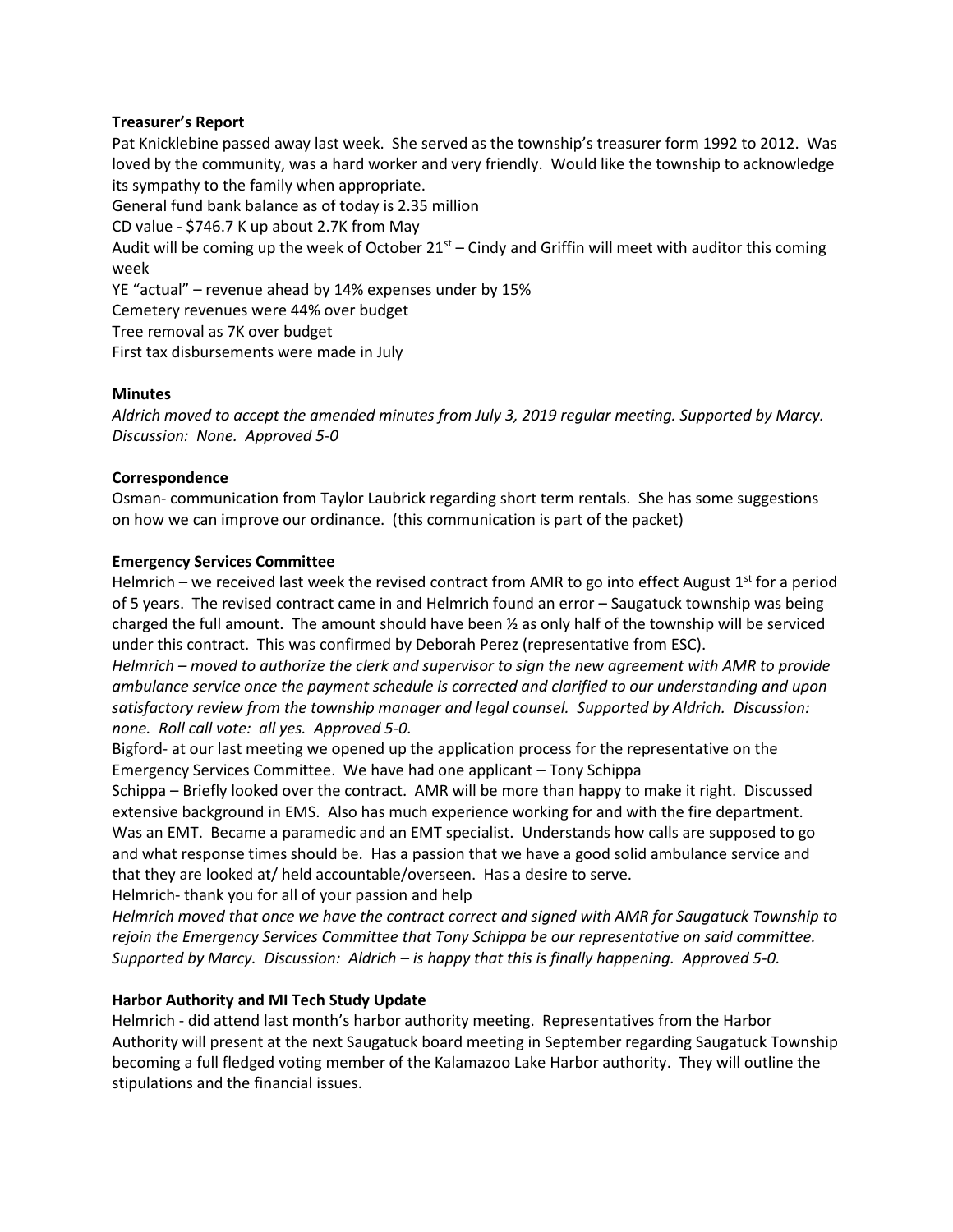### **Fire Code Update**

Graham- thanks to Chief Janik for being here to be available for questions. It has been a priority of the township board to readdress some items on the fire code that have been previously amended. Changes would include adopting the 2015 Fire code, provide a board of appeals, reworks cost recovery provisions and changes how the township treats violations of the code from misdemeanors to municipal civil infractions. These changes will more closely align the township's fire code provisions with the two cities. It will provide for more consistency and ease of enforcement. This will be a reinstatement of previously amended items. Aldrich had a question on responding to calls on short term rental properties that the Chief addressed. Helmrich asked Graham if there were any arguments one might make against this change. Graham said there were reasonable justifications for both sides. Janik pointed out that the fire code is only applicable in residential properties in 3 areas: address identification, access roads, and water supply. In 20 years we have never required water supply for one house. 3 or more houses constitute a development and require a water supply. Osman – a board of appeals is available for aggrieved persons by a decision made by the Fire Dept. Persons can propose an alternate that would retain the same safety.

*Marcy moved to approve the attached Ordinance to amend Chapter 16, Articles II and III, entitled "International Fire Code" and "Cost Recovery", of the Code of Ordinances. Supported by Bigford. Discussion: none. Approved 5-0.*

### **Budget Amendments**

Graham – requested budget amendments. Attached are the initial requested budget amendments for August 2019. They are a result of placement issues unknown during the original budget process. These amendments do not impact the intent of the originally adopted budget; instead, they ensure revenues/expenditures are documented properly.

*Helmrich moved to approve the requested August 2019 Budget amendments as presented. Supported by Aldrich. Discussion: none. Approved 5-0.*

### **Conditional Rezoning Ordinance Language – Aaron Smith**

Graham- this is not a revisiting of the topic or the decision that was made at the July 3 meeting. It's the formal next step to codify that decision. Osman – they still need to get a special land use approval from the PC, correct? Graham – yes.

*Marcy moved to approve Ordinance No. 2019-07 as written and authorize the Township Supervisor and Township Clerk to sign the conditional rezoning agreement as edited by legal counsel. Supported by Aldrich. Roll Call Vote: All yes. Approved 5-0.*

### **Personnel Policy and Organizational Chart Update**

Graham – Over the last month has taken time to complete a comprehensive review of the personnel policies. The updates modernize the policies and get it in line with what we actually do and incorporate some of the suggestions made by our insurance company. The new format is designed to increase usability and understanding. Makes a distinction between elected officials and employees. Called attention to the social media policy. Wants feedback as many policies are value based. Looking for comments, feedback, concerns. Next step would be to incorporate feedback, have legal counsel review and bring it back to the board for formal action. Helmrich- comment – holiday schedule – we should consider adding MLK day as a holiday or switching it with another holiday. Bigford – should we look at the definition of full time being 40 hours? 36 hours? 32 hours? Osman – over the next few weeks please read this carefully and make comments/suggestions.

#### **Door and Lock Project Quotes**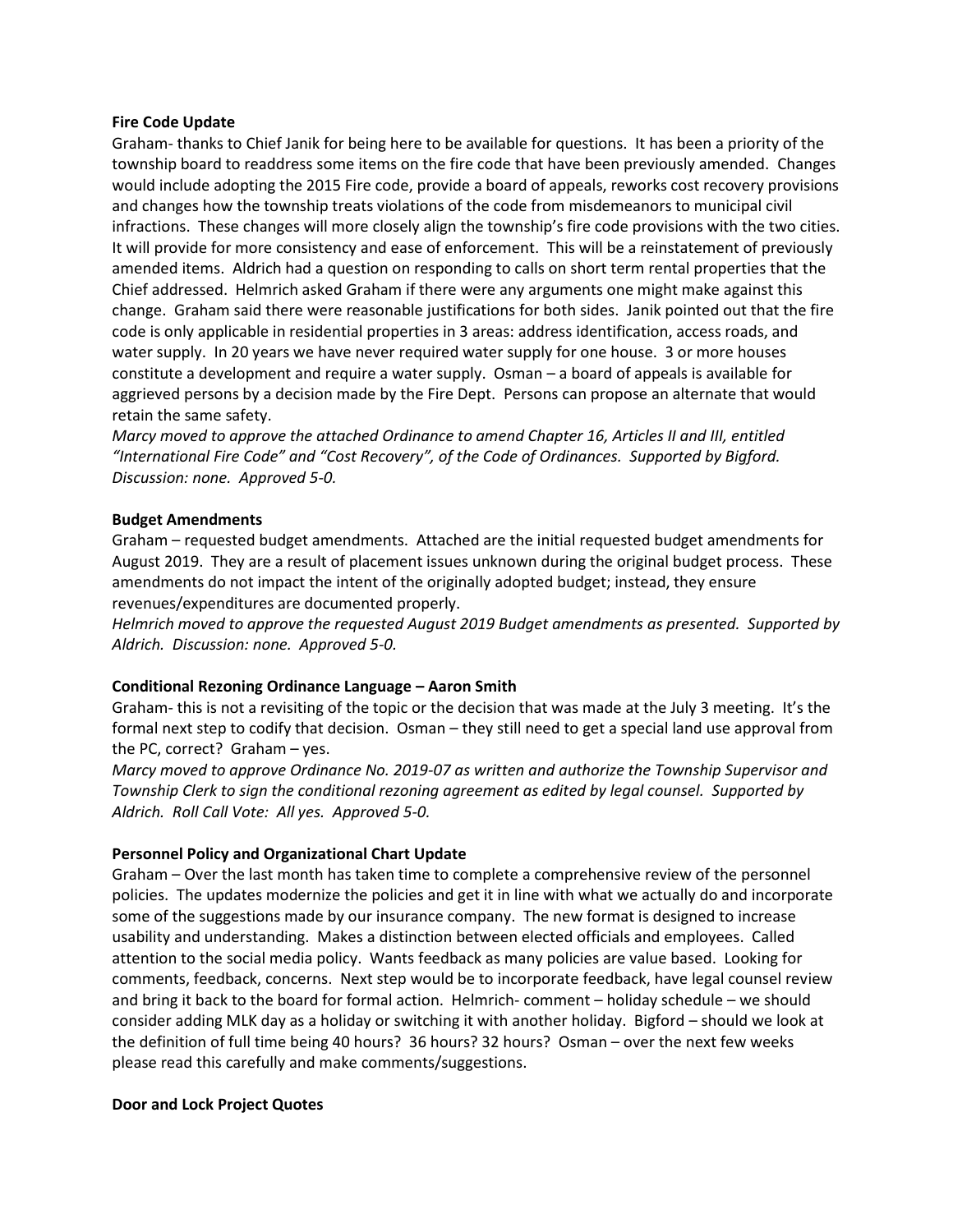Our back doors have significant water damage, and we have not had the building re-keyed in many years. There may be keys out in the public that we do not necessarily want out there. Holland lock and safe came in to quote 4 different lock/key options. We have a quote from S.A. Morman for the door frames. Without a formal purchasing policy in place, he is asking board approval to proceed with these projects. Board discussion on pros and cons regarding the lock/key options. Helmrich – should we get multiple quotes? Osman/Graham – it is difficult to get multiple quotes for such small jobs. Graham- it is a priority to move forward with adopting a purchasing policy.

*Aldrich – moved to repair the door and accept the S.A. Morman quote as presented. Supported by Helmrich. Discussion: none. Approved 5-0.* 

No formal action taken on the key/lock project.

## **House Bill No. 4046**

Helmrich – we discussed this with Rep. Whiteford.

Did want to ask the board to consider, in the future, opposing this legislation if needed. Prietz – we do have an ordinance in place regarding this that the PC and the board did much research on in creating. Gave some examples of stipulations in the ordinance. Graham – staff is doing their best to follow up on and enforce code violations. We are beginning to properly document these violations. Prietz – are licenses and renewals being tracked for short term rentals? Graham – staff is following up with every avenue we can. Prietz – unresolved complaints could lead to licenses not being renewed. Graham- believes our ordinance is solid, the enforcement is the difficult part. It is very hard to prove/validate violations. The zoning administrator and myself are working to mediate these differences between neighbors.

## **Planning Commission**

Helmrich – PC met on July 22. Approved adjustments to the medical marijuana ordinance regarding the 500 foot rule from a home to make sure it is measured from the property line and not the structure. Approved the new sign at the BP station. Granted a special use for a medical marijuana provisioning center at the former Amble Inn. Talked extensively about a training schedule for members of the planning commission. Some of the training is already scheduled. The goal is to have all 7 members trained to some level in 2 years. Discussion on "Tiny Homes" trend. Not meeting in August.

## **Road Commission**

Marcy – Graham and I have discovered that it is not so easy to let people know when there will be road work as the construction company is at the mercy of weather and other factors. Graham has been posting notices of road work on the website and on Facebook. Right now construction companies are on strike.

## **Interurban**

Director Yff is holding staff meetings on a monthly basis to address staff concerns. The transit has a Personnel Committee, members are Marie Muha and Tarue Pullen, which an employee would go to besides the director to address concerns. The parking shuttle carried 322 the weekend before the 4<sup>th</sup>, 1347 on the 4<sup>th</sup> and 725 the weekend after the 4<sup>th</sup>. Passengers were 690 higher than last year. The Wednesday parking shuttle for Music in the Park is averaging 20 riders per week. Submitted by Lori Babinski, Saugatuck Township Rep.

## **Fire Board**

July almost tied the record for July 2017. We reached 115 calls total as opposed to 116 for 2017. Compared to 2018 we saw an increase of 4.7% in call volume. There were 2 fire calls, a dumpster fire in